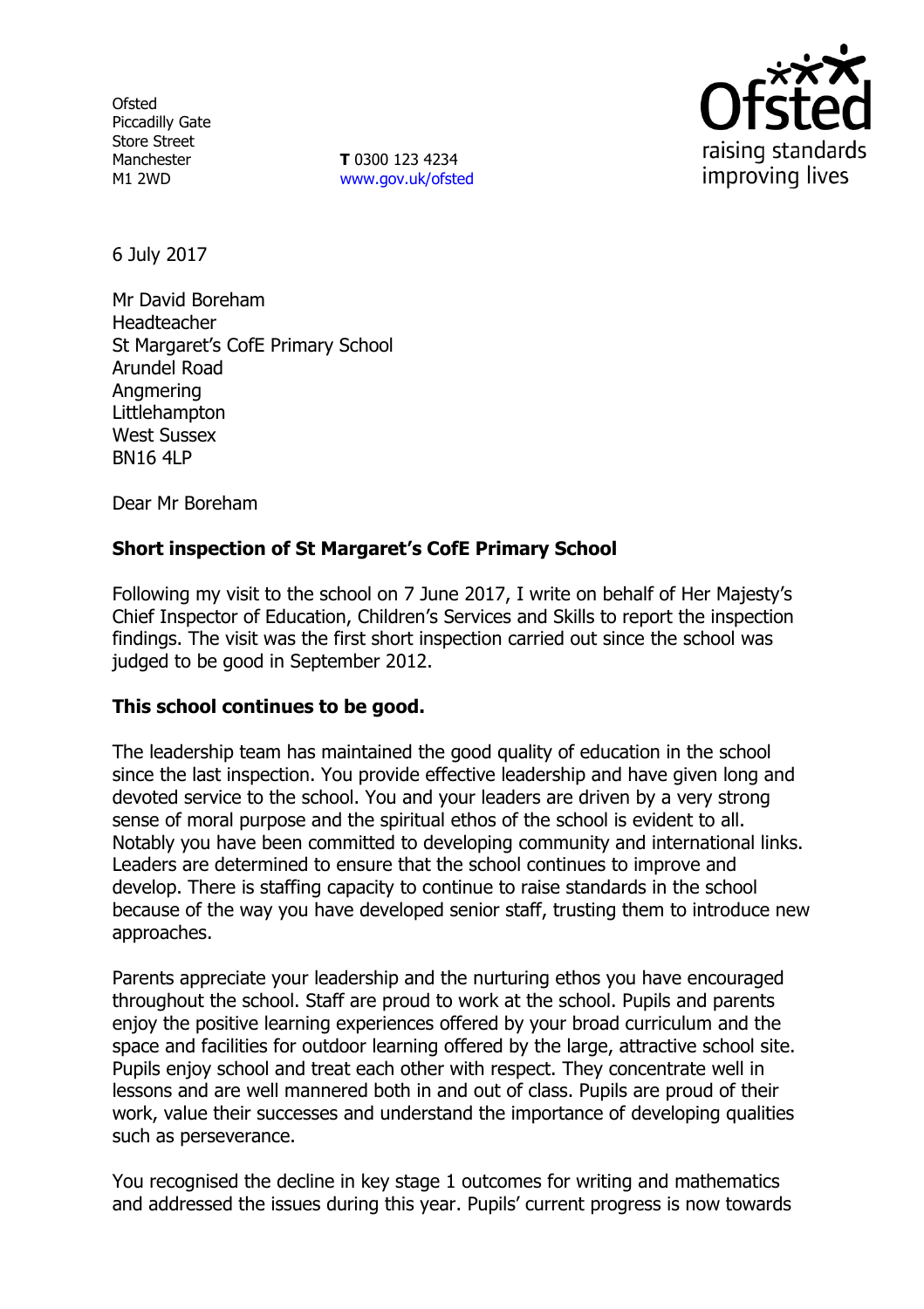

age-related expectations. However, you appreciate the need for pupils' spelling, punctuation and presentation to improve further. The majority of pupils in key stage 2 achieved at least age-related expectations in 2016. You have successfully addressed the need to challenge the most able mathematicians in Year 6. However, some variability in the level of challenge in mathematics is evident in lower key stage 2. You recognised that the small number of disadvantaged pupils and those who have special educational needs and/or disabilities needed to make more progress. You have addressed this and evidence in the pupils' books shows they are making good progress. However, detailed analysis of their progress is hampered by your present assessment and tracking system which does not provide sufficient information to help you set the next steps for their learning.

You have addressed the areas for development from your previous inspection. Leaders effectively monitor the progress of pupils during lessons. Governors check leaders' evaluations through visits to the school and well-chosen questions in meetings. The quality of writing has improved across the school since pupils began evaluating their own work and the work of others. Mathematics leaders have provided appropriate training for staff alongside a new approach to teaching mathematics, which is introducing more challenge for all pupils.

## **Safeguarding is effective.**

Leaders ensure that systems for safeguarding are thorough and records are detailed and of high quality. An experienced and knowledgeable safeguarding governor regularly checks the systems and records. Staff receive training when they join the school and receive regular updates, including online training. Adults, including volunteers, know how to report any concerns. Staff contact other agencies such as social services quickly when needed. You monitor communications with them and are swift to chase up slow responses.

Although very large, the site is secure and pupils feel safe. Pupils trust the adults in the school and are confident that they can speak to them about any worries. You know every pupil, so you understand the context of their needs and provide a safe and caring school environment. Parents are confident that their children are safe at school and any issues are dealt with effectively. Pupils have a mature attitude to bullying and recognise that there is a difference between pupils who are not being nice and those who are bullies. Pupils say that there are very few incidents of bullying. Behaviour records are well kept. Actions are documented clearly and show an appropriate response to every incident. Pupils understand that they need to keep themselves safe online. They can explain what they have to do and how they keep their passwords safe. However, leaders are aware that the pupils' understanding of e-safety can be strengthened still further and have plans to deepen pupils' awareness.

### **Inspection findings**

■ The attendance levels of pupils who have special educational needs and/or disabilities and those who are disadvantaged are improving. You have used an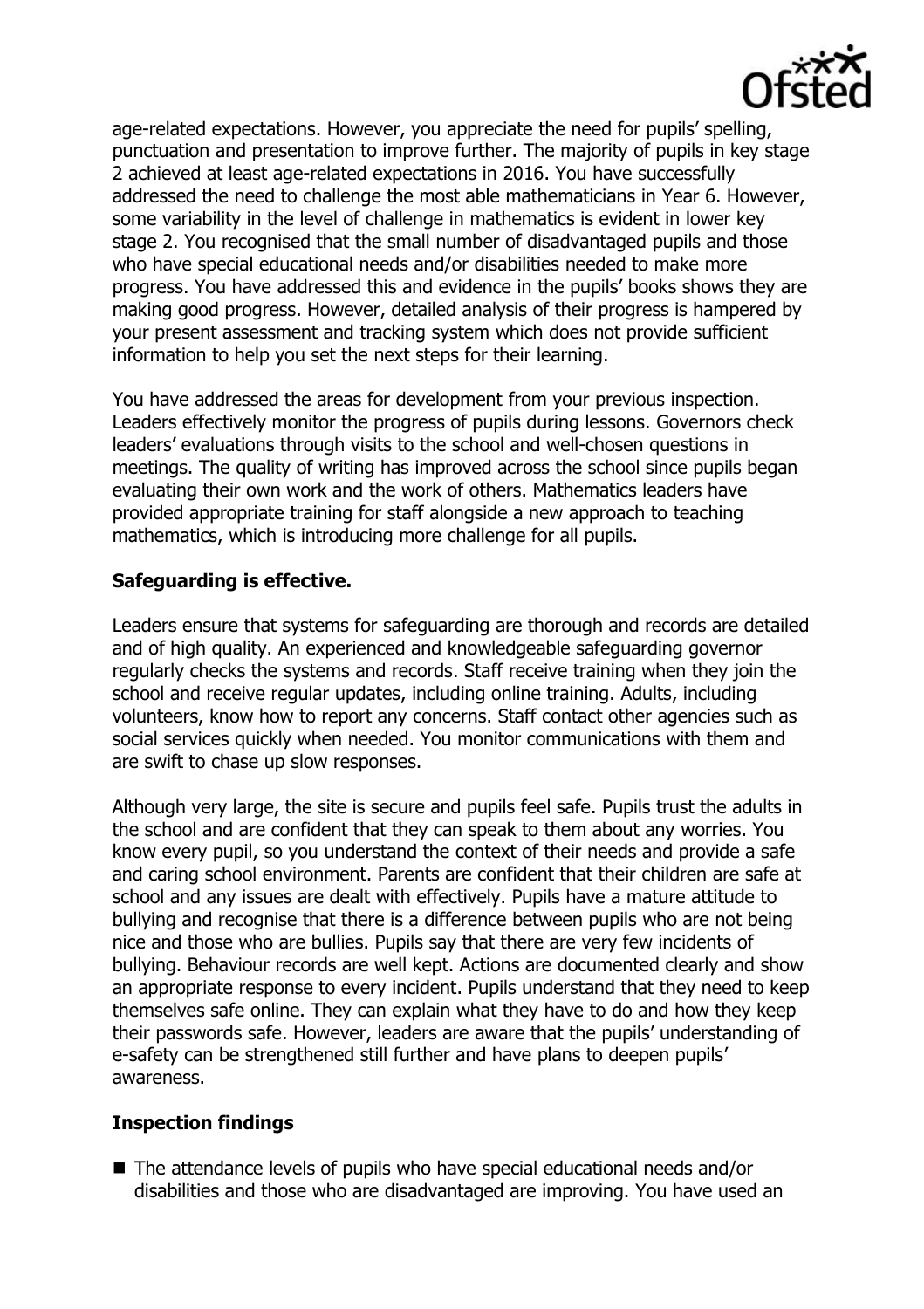

effective individualised approach to improving pupils' attendance. Class teachers are vigilant, office staff keep records and you contact parents of pupils who are persistently absent or have irregular patterns of absence. Pupils are encouraged to attend, with termly certificates for 100% attendance.

- Clear and well-maintained provision plans for disadvantaged pupils and those who have special educational needs and/or disabilities have ensured that more pupils than previously are making good progress. Regular review of the provision plans at pupil progress meetings ensures that interventions and support are targeted to meet pupils' needs. Staff work conscientiously to track pupils' progress and set the next steps for improvement, but time is wasted and the process is slowed by inefficient assessment and tracking.
- Leaders have used the pupil premium grant effectively to provide additional staffing to support vulnerable pupils. This includes support for the most able disadvantaged who are working above age-related expectations. Teaching assistants make effective use of visual apparatus and high-quality questioning to support groups of pupils.
- Strong leadership has led to the assistant headteachers developing the teaching of mathematics and English this year. Continuing professional development training opportunities, in-house monitoring and individual coaching of staff have led to the rapid dissemination of new approaches in these subjects. Pupils' books show that standards have improved in both writing and mathematics since the start of the year. Staff make accurate assessments about pupils' learning because they have high levels of knowledge and expertise. Staff use locality meetings effectively to test out the accuracy of their judgements with other schools.
- Mathematics lessons are well structured, using an approach that moves pupils from the pictorial through the concrete to the abstract. Work is matched to the learning needs of the pupils and there is more emphasis than previously on investigations and reasoning. Practical equipment is used particularly well to explain new learning. However, there are some inconsistencies in the sequence of learning and the challenge provided in some classes, particularly in lower key stage 2.
- The most able Year 6 mathematicians are making accelerated progress due to the high level of skilled challenge provided.
- Leaders have introduced pupil self-editing in writing. This has enabled pupils to more readily identify their own mistakes and rectify them for themselves. This is having a positive effect on both the vocabulary and grammar that pupils are using in their writing. However, spelling, punctuation and presentation in unaided writing require further improvement.
- At the previous inspection, the spiritual, moral, social and cultural provision for pupils was a strength; this has been sustained and remains a feature of the school. The school is enriched by the strong international links you have fostered. Pupils are tolerant and understand that they live in a diverse culture. The curriculum supports this through topics such as 'refugees'. Your links with Africa are evident throughout the school and pupils are proud that they fundraise to help children in schools abroad.